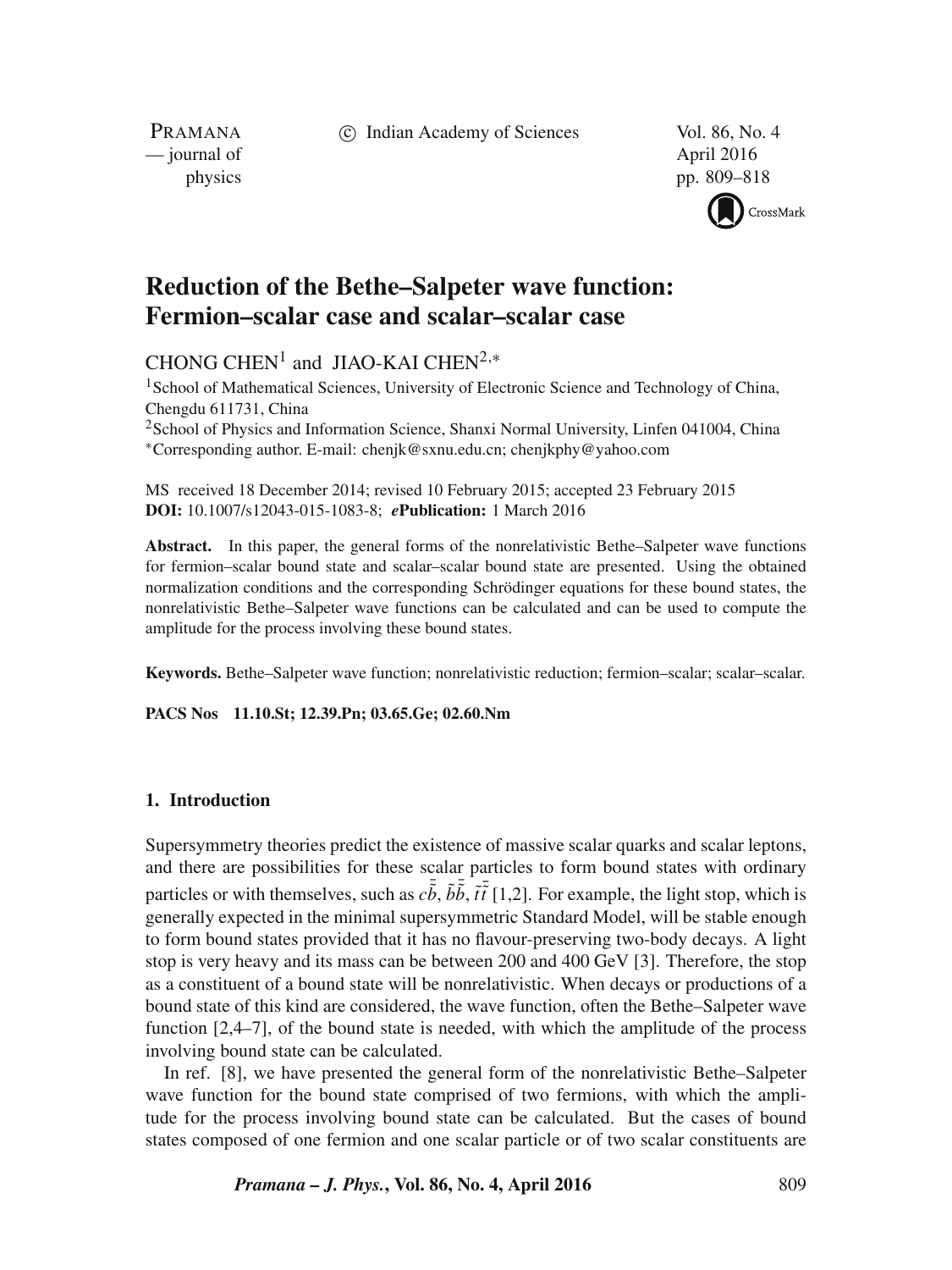neglected. In this paper, we use the procedure applied in ref. [8] to obtain the general form of reduction of the Bethe–Salpeter wave functions for fermion–scalar bound state and scalar–scalar bound state.

The paper is organized as follows. The general form of reduction of the Bethe–Salpeter wave function for the case of fermion–scalar bound state is presented in §2, and the case of scalar–scalar bound state is discussed in §3. The conclusion is in §4.

#### **2. Fermion–scalar case**

#### 2.1 *Reduction of the Bethe–Salpeter equation to the Schrödinger equation*

The Bethe–Salpeter wave function [5,9] for the bound state composed of one fermion and one scalar constituent is defined as

$$
\chi_P(x_1, x_2) = \langle 0|T Q(x_1) S(x_2)|P\rangle, \tag{1}
$$

where  $P^2 = M^2$ , M is the mass of the bound state. T denotes the time ordering, Q represents a fermion field and  $\overline{S}$  represents an antiscalar field, while other indices are represents a fermion field and  $\overline{S}$  represents an antiscalar field, while other indices are suppressed.

Due to translational invariance the Fourier transformation can be written as

$$
\chi_P(x_1, x_2) = e^{-iPX} \chi_P(x), \qquad \chi_P(x) = \int \frac{d^4 p}{(2\pi)^4} e^{-ipx} \chi_P(p), \tag{2}
$$

where

$$
x = x_1 - x_2, \quad X = \eta_1 x_1 + \eta_2 x_2, \quad \eta_1 + \eta_2 = 1,
$$
  

$$
p = \eta_2 p_1 - \eta_1 p_2, \quad P = p_1 + p_2, \quad \eta_i = \frac{m_i}{m_1 + m_2}.
$$
 (3)

 $m_1 + m_2$ <br>The Bethe–Salpeter equation [5,9] for the bound state consisting of one fermion and one scalar constituent reads as

$$
\chi_P(p) = S^F(p_1) \int \frac{d^4 p'}{(2\pi)^4} K(P, p, p') \chi_P(p') \Delta^F(-p_2), \tag{4}
$$

where  $S_1^F(p_1)$  is the full fermion propagator and  $\Delta^F(-p_2)$  is the full scalar particle prop-<br>agator. We shall approximate the full propagators  $S^F(p_1)$  and  $\Delta^F(-p_2)$  by the free agator. We shall approximate the full propagators  $S<sup>F</sup>(p<sub>1</sub>)$  and  $\Delta<sup>F</sup>(-p<sub>2</sub>)$  by the free propagators

$$
S(p_1) = \frac{i}{p_1 - m_1 + i\epsilon}, \qquad \Delta(-p_2) = \frac{i}{p_2^2 - m_2^2 + i\epsilon},
$$
 (5)

where  $m_1$  and  $m_2$  are interpreted as effective masses for the fermion and the scalar particle. In hadron physics, this approximation has been criticized because free propagators might be incompatible with a confining kernel. On the other hand, one can argue that this choice naturally leads to nonrelativistic potential models that have been applied successfully to heavy quarkonia. The normalization condition for the Bethe–Salpeter amplitude reads as

$$
\int \frac{d^4 p}{(2\pi)^4} \frac{d^4 p'}{(2\pi)^4} \text{Tr} \bigg[ \bar{\chi}(p) P^\mu \frac{d}{d P^\mu} (I(P, p, p') - K(P, p, p')) \chi(p') \bigg] = 2i M^2,
$$
\n(6)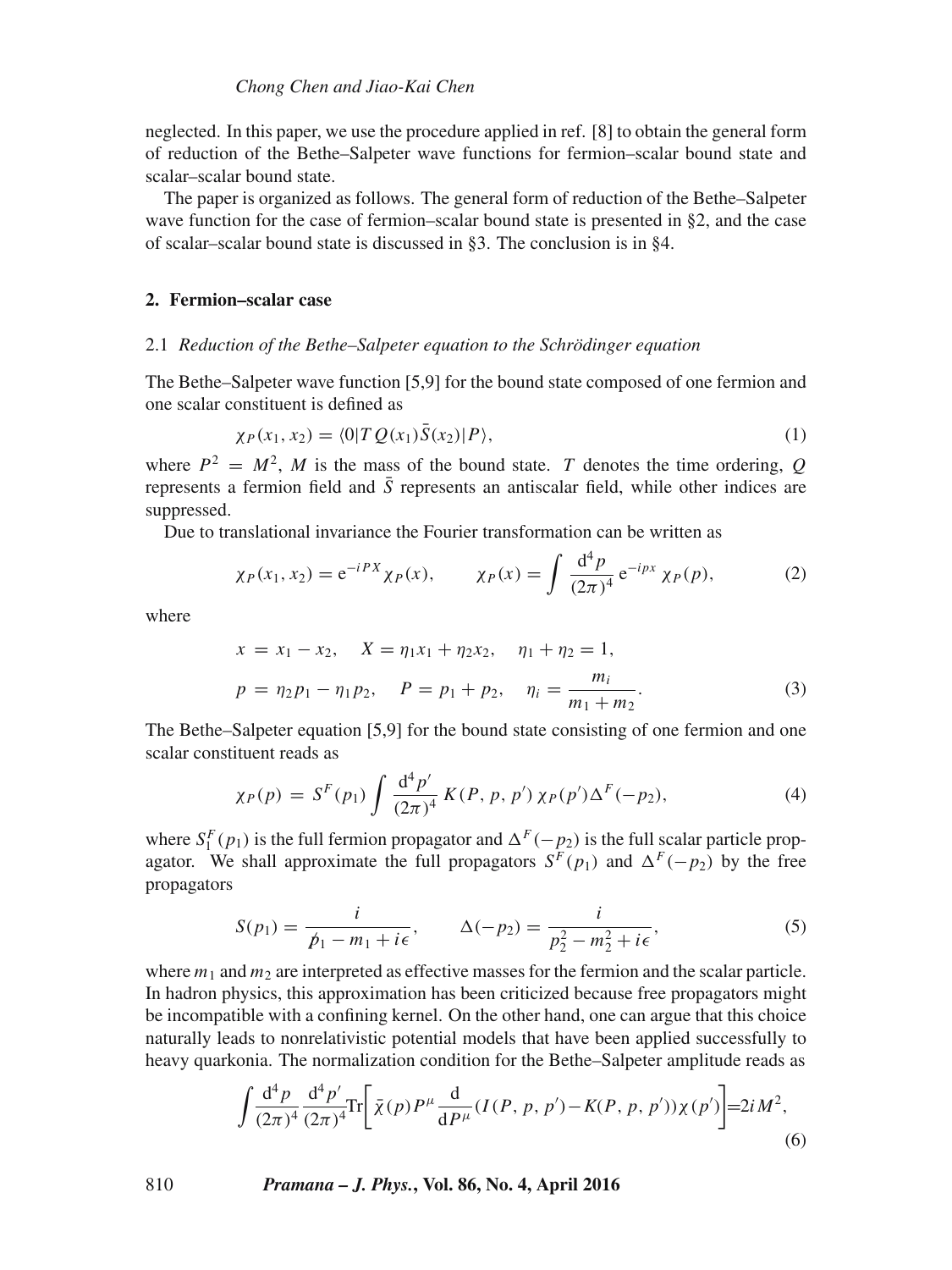where

$$
\bar{\chi}_P(p) = \chi_P^{\dagger}(p)\gamma^0
$$

and

$$
I(P, p, p') = (2\pi)^4 \delta^4(p - p') S^{F^{-1}}(p_1) \Delta^{F^{-1}}(-p_2).
$$
\n(7)

We introduce components of the relative momentum  $p = p_{\parallel} + p_{\perp}$ , parallel and regardicular to the meson momentum P by [6] perpendicular to the meson momentum  $P$  by [6]

$$
\hat{P} = \frac{P}{M}, \quad M = \sqrt{P^2}, \quad p_l = p \cdot \hat{P}, \np = p_{\parallel} + p_{\perp}, \quad p_{\parallel} = p_l \hat{P}, \quad p_{\perp} = p - p_l \hat{P}, \quad d^4 p = dp_l d^3 p_{\perp},
$$
\n(8)

where  $p_{\parallel}$  is the longitudinal part and  $p_{\perp}$  is its transverse part. In the rest frame of the bound state with momentum  $P = (M_0 \cap p_1 - p_1^0 \cap p_2 - (p_1^0 \cap p_1)$  and  $p_1 = (0, p_1)$ . The bound state with momentum  $P = (M, 0), p_l = p^0, p_\parallel = (p^0, 0)$  and  $p_\perp = (0, \mathbf{p})$ . The projection operators can be written in covariant form,

$$
\Lambda^{\pm}(p_{\perp}) = \frac{\omega_1 \pm H(p_{\perp})}{2\omega_1}, \quad \omega_i = \sqrt{m_i^2 - p_{\perp}^2},
$$
  

$$
H(p_{\perp}) = \hat{P}(m_1 - p_{\perp}).
$$
 (9)

In this paper, the covariant instantaneous approximation is employed [7], in which the approximated kernel is independent of the change of the longitudinal component of the relative momentum,

$$
K(P, p, p') \to K(p_{\perp}, p'_{\perp}) = -i V(p_{\perp}, p'_{\perp}).
$$
\n(10)

It is a good approximation for a system composed of heavy and light constituents or two heavy constituents which can move relativistically as a whole. It will reduce to instantaneous approximation in the rest frame of the bound state.

Introduce the notation for later convenience

$$
\psi_P(p_\perp) = \int \frac{dp_l}{2\pi} \chi_P(p), \qquad \Gamma(p_\perp) = \int \frac{d^3 p'_\perp}{(2\pi)^3} V(p_\perp, p'_\perp) \psi_P(p'_\perp), \tag{11}
$$

where  $\psi_P(p_\perp)$  is the Salpeter wave function. Using eqs (5), (9) and (10), the Bethe–Salpeter equation (4) becomes Salpeter equation (4) becomes

$$
\chi(p) = \left[ \frac{\Lambda^+(p_\perp)}{\eta_1 M + p_l - \omega_1 + i\epsilon} + \frac{\Lambda^-(p_\perp)}{\eta_1 M + p_l + \omega_1 - i\epsilon} \right] \hat{P}(-i)\Gamma(p_\perp)
$$
  
 
$$
\times \frac{1}{2\omega_2} \left[ \frac{1}{\eta_2 M - p_l + \omega_2 - i\epsilon} - \frac{1}{\eta_2 M - p_l - \omega_2 + i\epsilon} \right].
$$
 (12)

Performing the  $p_l$  integrals in the Bethe–Salpeter equation (12) yields the Salpeter equation

$$
\psi_P(p_\perp) = \frac{\Lambda^+(p_\perp) \ \tilde{P}\Gamma(p_\perp)}{2\omega_2(M - \omega_1 - \omega_2)} + \frac{\Lambda^-(p_\perp) \ \tilde{P}\Gamma(p_\perp)}{2\omega_2(M + \omega_1 + \omega_2)}.
$$
\n(13)

Applying the energy projectors  $\Lambda^{\pm}(p_{\perp})$  from the left-hand side to the Salpeter equation (13) leads to tion (13) leads to

$$
(M - \omega_1 - \omega_2)\psi_P^+(p_\perp) = \frac{1}{2\omega_2}\Lambda^+(p_\perp) \hat{P}\Gamma(p_\perp),
$$
  

$$
(M + \omega_1 + \omega_2)\psi_P^-(p_\perp) = \frac{1}{2\omega_2}\Lambda^-(p_\perp) \hat{P}\Gamma(p_\perp),
$$
 (14)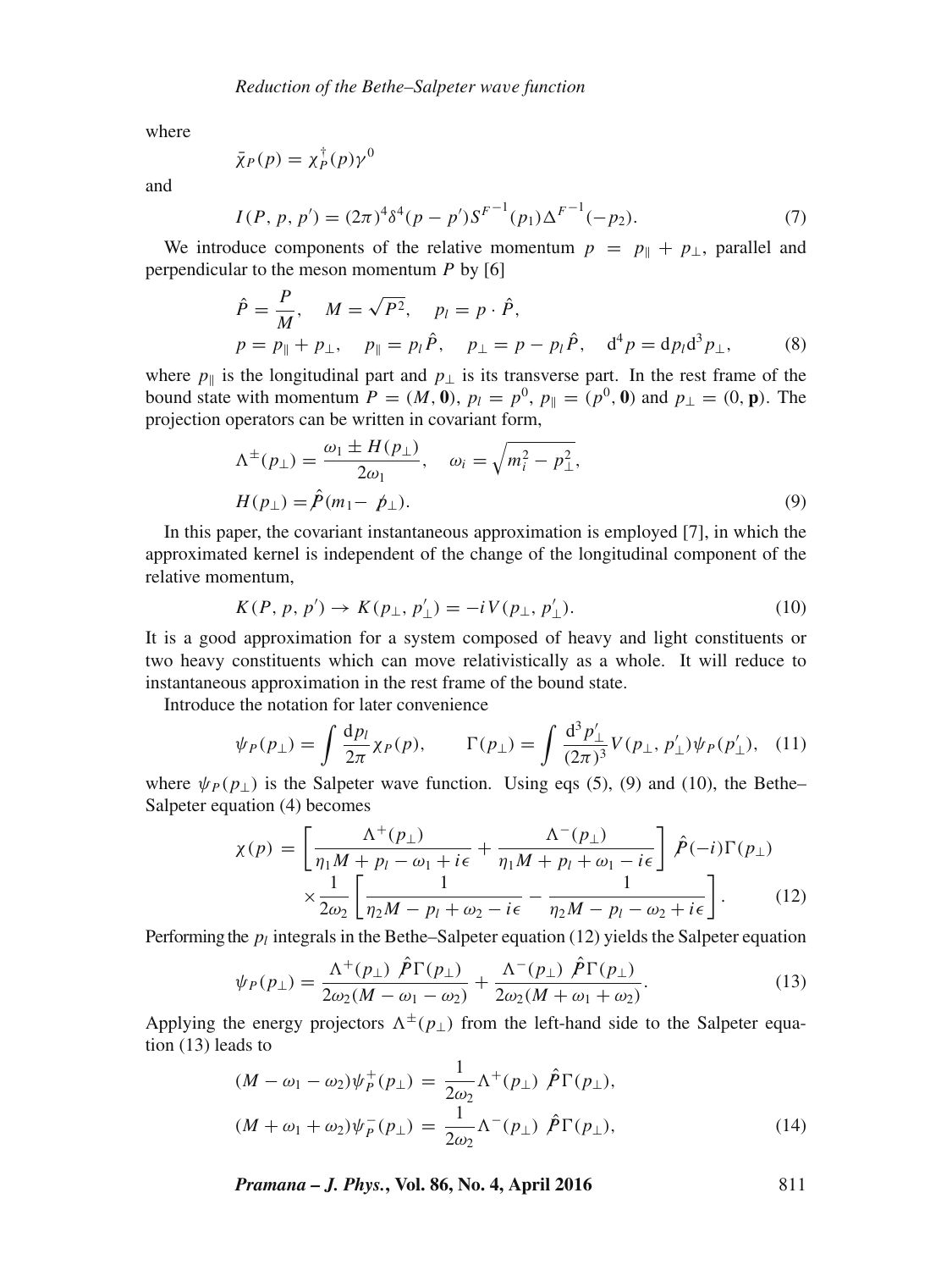where  $\psi_P^{\pm}(\mathbf{p}_{\perp}) = \Lambda^{\pm}(\mathbf{p}_{\perp})\psi_P(\mathbf{p}_{\perp})$ . The normalization condition for the Salpeter wave function (6) reduces to function (6) reduces to

$$
\int \frac{\mathrm{d}^3 p_\perp}{(2\pi)^3} \omega_2 \mathrm{Tr} \left\{ \bar{\psi}(p_\perp) \hat{P} \Lambda^+(p_\perp) \psi(p_\perp) + \bar{\psi}(p_\perp) \hat{P} \Lambda^-(p_\perp) \psi(p_\perp) \right\} = M. \tag{15}
$$

For weakly bound states with  $M \approx m_1 + m_2$ , one has [10]

$$
M - \omega_1 - \omega_2 \ll M + \omega_1 + \omega_2. \tag{16}
$$

Therefore, the second term on the right side of the Salpeter equation (13) can be dropped. This leads to the reduced Salpeter equation,

$$
(M - \omega_1 - \omega_2)\psi_p^+(p_\perp) = \frac{1}{2\omega_2}\Lambda^+(p_\perp) \hat{P}\Gamma(p_\perp). \tag{17}
$$

The reduction of the Salpeter equation (13) to the reduced Salpeter equation (17) may be affected by imposing a further constraint

$$
\Lambda^-(p_\perp)\psi_P(p_\perp) = 0. \tag{18}
$$

The normalization condition (15) then reduces to

$$
\int \frac{\mathrm{d}^3 p_\perp}{(2\pi)^3} \omega_2 \mathrm{Tr} \left\{ \bar{\psi}(p_\perp) \hat{P} \Lambda^+(p_\perp) \psi(p_\perp) \right\} = M. \tag{19}
$$

By neglecting all the negative-energy contributions as well as the spin degrees of freedom of the constituents, which may be justified for semirelativistic and weakly bound heavy constituents, the spinless Salpeter equation can be obtained from eq. (17)

$$
(M - \omega_1 - \omega_2)\phi(p_\perp) = \frac{1}{2\omega_2} \int \frac{\mathrm{d}^3 p'_\perp}{(2\pi)^3} V(p_\perp, p'_\perp)\phi(p'_\perp),\tag{20}
$$

which is obtained by simplifying the Bethe–Salpeter equation greatly, and can also be regarded as a relativistic generalization of the Schrödinger equation. By expanding  $\omega_i$  as

$$
\omega_i = m_i - \frac{p_\perp^2}{2m_i} + \cdots,\tag{21}
$$

eq. (20) reduces to the Schrödinger equation [6,9,11,12]

$$
\left(\epsilon + \frac{p_\perp^2}{2\mu}\right)\phi(p_\perp) = \frac{1}{2m_2} \int \frac{\mathrm{d}^3 p'_\perp}{(2\pi)^3} V(p_\perp, p'_\perp)\phi(p'_\perp),\tag{22}
$$

where  $\epsilon = M - m_1 - m_2$ ,  $\mu = m_1 m_2 / (m_1 + m_2)$ .

## 2.2 *Reduction of the Bethe–Salpeter wa*v*e function*

As discussed in §2.1, by discarding the negative part, we can obtain from eq. (12)

$$
\chi_P(p) = \frac{\Lambda^+(p_\perp) \ P i \Gamma(p_\perp)}{2\omega_2(\eta_1 M + p_l - \omega_1 + i\epsilon)(\eta_2 M - p_l - \omega_2 + i\epsilon)}.\tag{23}
$$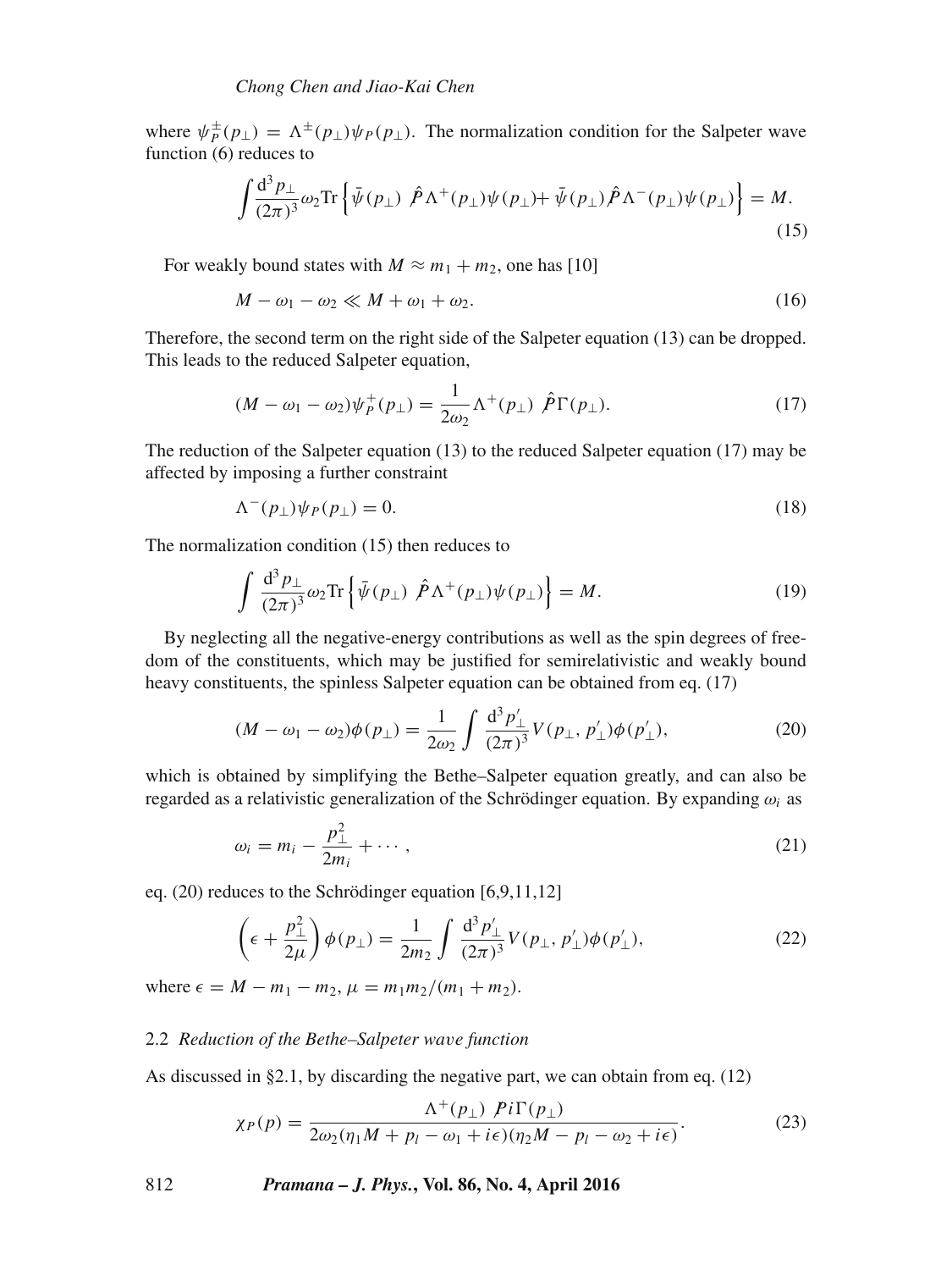Then using eq. (17), the above equation becomes

$$
\chi_P(p) = \frac{\Lambda^+(p_\perp)(M - \omega_1 - \omega_2)i\psi(p_\perp)}{(\eta_1 M + p_l - \omega_1 + i\epsilon)(\eta_2 M - p_l - \omega_2 + i\epsilon)}.\tag{24}
$$

The corresponding normalization condition is eq. (19).

#### 2.3 *General form of the nonrelati*v*istic Bethe–Salpeter wa*v*e function*

The general form of the Salpeter wave function reads for state with parity  $\eta_P = (-1)^{j-1/2}$ [9] as

$$
\psi^{i=j-1/2}(p_{\perp}) = (g_1 + \not p_{\perp}g_2)\hat{p}_{\perp}^{\mu_1} \cdots \hat{p}_{\perp}^{\mu_i} U_{\mu_1\mu_2\ldots\mu_i}(P), \tag{25}
$$

and, for state with parity  $\eta_P = (-1)^{j+1/2}$ ,

$$
\psi^{i=j+1/2}(p_{\perp}) = (g_1 + \not p_{\perp}g_2)\gamma^5 \hat{p}_{\perp}^{\mu_1} \cdots \hat{p}_{\perp}^{\mu_i} U_{\mu_1 \mu_2 \dots \mu_i}(P), \tag{26}
$$

where  $\hat{p}^{\mu}_{\perp} = p^{\mu}_{\perp}/\omega_0$ ,  $\omega_0 = \sqrt{-p^2_{\perp}$ ,  $g_i \equiv g_i(\omega_0)$ .  $U^{\mu_1\mu_2\ldots\mu_i}(P)$  is the tensor-spinor (see Appendix for details). From eqs (25) and (26), it is found that the states for the scalar– fermion bound state should be <sup>2s+1</sup>(L<sub>i</sub>)<sup> $\eta$ *P*</sup> with spin j and parity  $\eta$ <sub>*P*</sub> = (-1)<sup>j-1/2</sup> or  $(-1)^{j+1/2}$ , i.e.,  $^{2}(S_{1/2})^{+}$ ,  $^{2}(P_{1/2})^{-}$ ,  $^{2}(P_{3/2})^{-}$ ,  $^{2}(D_{3/2})^{+}$ , ...

Using eqs (9) and (A.2), the Salpeter wave functions (25) and (26) can be rewritten in the following form:

$$
\psi^{i=j-1/2}(p_{\perp}) = \left[\Lambda^+(p_{\perp})f_1 + \Lambda^-(p_{\perp})f_2\right]\hat{p}_{\perp}^{\mu_1}\cdots\hat{p}_{\perp}^{\mu_i}U_{\mu_1\mu_2\ldots\mu_i}(P) \tag{27}
$$

and

$$
\psi^{i=j+1/2}(p_{\perp}) = \left[\Lambda^{+}(p_{\perp})f_1 + \Lambda^{-}(p_{\perp})f_2\right] \gamma^5 \hat{p}_{\perp}^{\mu_1} \cdots \hat{p}_{\perp}^{\mu_i} U_{\mu_1 \mu_2 \dots \mu_i}(P), (28)
$$

where

$$
g_1 = \frac{\omega_1 + m_1}{2\omega_1} f_1 + \frac{\omega_1 - m_1}{2\omega_1} f_2, \qquad g_2 = \frac{1}{2\omega_1} (f_2 - f_1).
$$
 (29)

The constraints (18) will reduce eqs (27) and (28) respectively to

$$
\psi^{i=j-1/2}(p_{\perp}) = \Lambda^{+}(p_{\perp})\hat{p}_{\perp}^{\mu_{1}}\cdots\hat{p}_{\perp}^{\mu_{i}}U_{\mu_{1}\mu_{2}\ldots\mu_{i}}(P)f,
$$
  

$$
\psi^{i=j+1/2}(p_{\perp}) = \Lambda^{+}(p_{\perp})\gamma^{5}\hat{p}_{\perp}^{\mu_{1}}\cdots\hat{p}_{\perp}^{\mu_{i}}U_{\mu_{1}\mu_{2}\ldots\mu_{i}}(P)f.
$$
 (30)

In the rest frame of the bound state, the normalization condition for (30) reads as

$$
\int \frac{d^3 \mathbf{p}}{(2\pi)^3} \frac{i+1}{2i+3} S_i f^2 = M,
$$
\n(31)

where  $S_i = \mathbb{P}^{\mu \mu_1 \cdots \mu_i \nu \nu_1 \cdots \nu_i} g^{\mu \nu} \hat{p}_\perp^{\mu_1} \cdots \hat{p}_\perp^{\nu_1} \cdots$ .<br>The potential corresponds to the Bethe–So-

The potential corresponds to the Bethe–Salpeter interaction kernel, see eq. (10), which is defined as the sum of all two-particle irreducible graphs. In the fermion–fermion case, the interaction between constituents usually is vector, for example, the one-photonexchange interaction for atom and the perturbative one-gluon-exchange interaction plus phenomenological nonperturbative part for hadrons. In the scalar–fermion case, the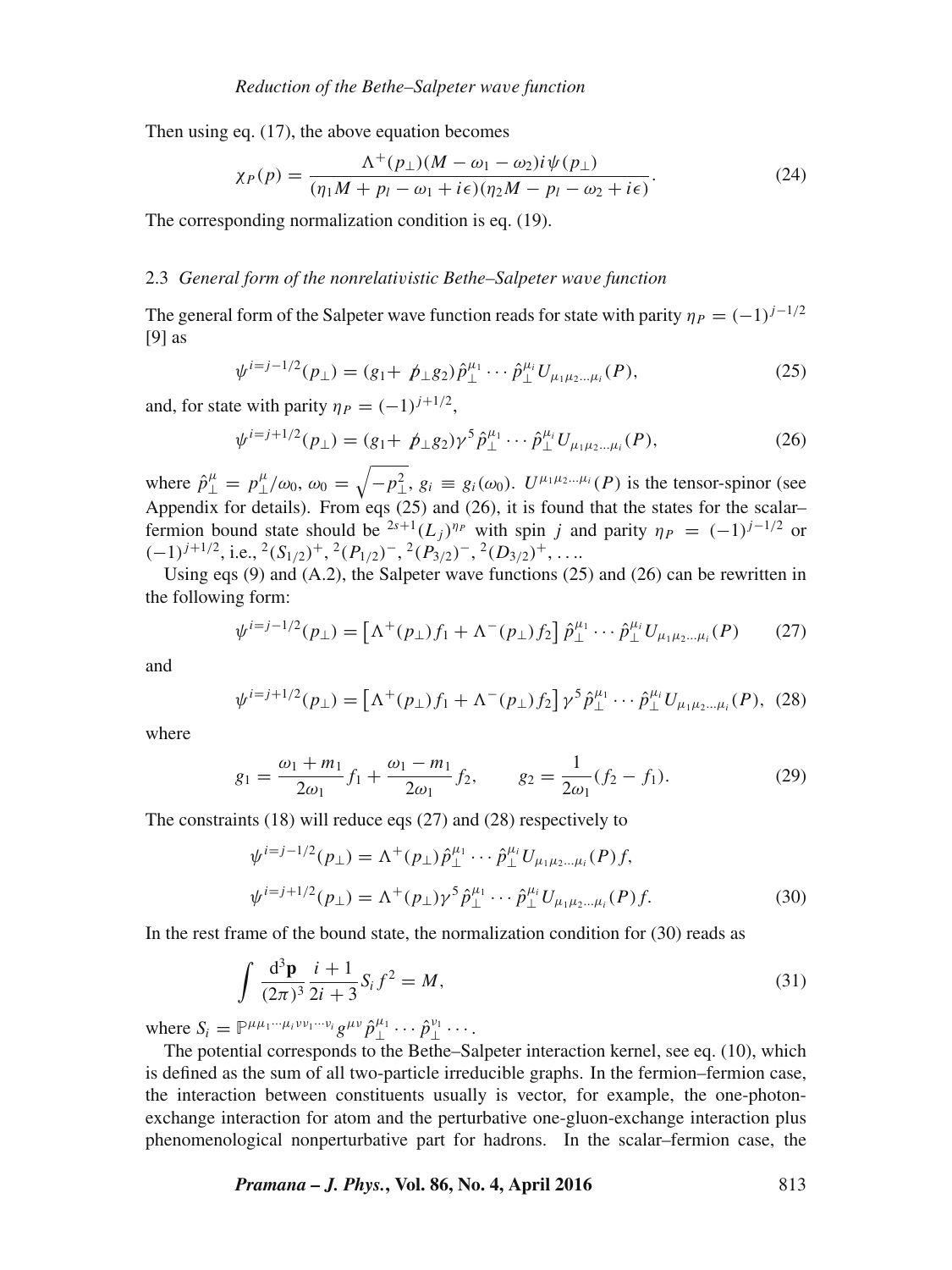exchange could be bosonic or fermionic, and the latter will be small. For simplicity, the potential takes the form  $V = 1 \otimes 1V_s + \gamma_\mu \otimes q^\mu V_v$  as an example, and other forms can be treated similarly. The nonrelativistic equation reads as

$$
\left(\epsilon - \frac{\mathbf{p}^2}{2\mu}\right) S_i f(|\mathbf{p}|) = \int \frac{d^3 \mathbf{p}'}{(2\pi)^3} \left[V_s + V_v q_0\right] T_i f(|\mathbf{p}'|),\tag{32}
$$

where  $T_i = \mathbb{P}^{\mu\mu_1\cdots\mu_i\nu_1\cdots\nu_i} g^{\mu\nu} \hat{p}_\perp^{\mu_1}\cdots \hat{p}_\perp^{\mu_1}\cdots$  From eqs (30)–(32), it is obvious that in the nonrelativistic limit there are degenerate doublets with the same parity  $(-1)^i$  and angular nonrelativistic limit there are degenerate doublets with the same parity  $(-1)^i$  and angular momentum L and different spin  $j = i - 1/2$ ,  $j = i + 1/2$ .

The Schrödinger equation (32) together with the normalization condition (31) determine the wave function. Substituting eqs  $(27)$ ,  $(28)$  and  $(30)$  into  $(24)$  yields the nonrelativistic Bethe–Salpeter wave function.

#### **3. Scalar–scalar case**

#### 3.1 *Reduction of the Bethe–Salpeter equation to the Schrödinger equation*

The Bethe–Salpeter wave function for the bound state composed of two scalar constituents is defined by

$$
\chi_P(x_1, x_2) = \langle 0|TS_1(x_1)\overline{S}_2(x_2)|P\rangle,\tag{33}
$$

where  $S_1$  is a scalar field,  $S_2$  is an antiscalar field and other indices are suppressed. The Rethe-Salpeter equation [5] for the bound state comprising two scalar constituents reads as Bethe–Salpeter equation [5] for the bound state comprising two scalar constituents reads as

$$
\chi_P(p) = \Delta_1^F(p_1) \int \frac{\mathrm{d}^4 p'}{(2\pi)^4} K(P, p, p') \chi_P(p') \Delta_2^F(-p_2),\tag{34}
$$

where  $\Delta_i^F(p_i)$  are the full scalar particle propagators. We shall approximate the full propagators by free propagators propagators by free propagators

$$
\Delta_i(p_i) = \frac{i}{p_i^2 - m_i^2 + i\epsilon}.
$$
\n(35)

The normalization condition for the Bethe–Salpeter wave function (33) reads as

$$
\int \frac{d^4 p}{(2\pi)^4} \frac{d^4 p'}{(2\pi)^4} \text{Tr} \left[ \bar{\chi}(p) P^\mu \frac{d}{d P^\mu} (I(P, p, p') - K(P, p, p')) \chi(p') \right]
$$
  
= 2i M<sup>2</sup>, (36)

where  $\bar{\chi}_P(p) = \chi_P^{\dagger}(p)$  and

$$
I(P, p, p') = (2\pi)^4 \delta^4(p - p') \Delta_1^{F-1}(p_1) \Delta_2^{F-1}(-p_2).
$$
 (37)

Rewrite the Bethe–Salpeter equation (34) as

$$
\chi(p) = \frac{1}{2\omega_1} \left[ \frac{1}{\eta_1 M + p_l - \omega_1 + i\epsilon} - \frac{1}{\eta_1 M + p_l + \omega_1 - i\epsilon} \right] (-i) \Gamma(p_\perp)
$$
  
 
$$
\times \frac{1}{2\omega_2} \left[ \frac{1}{\eta_2 M - p_l + \omega_2 - i\epsilon} - \frac{1}{\eta_2 M - p_l - \omega_2 + i\epsilon} \right].
$$
 (38)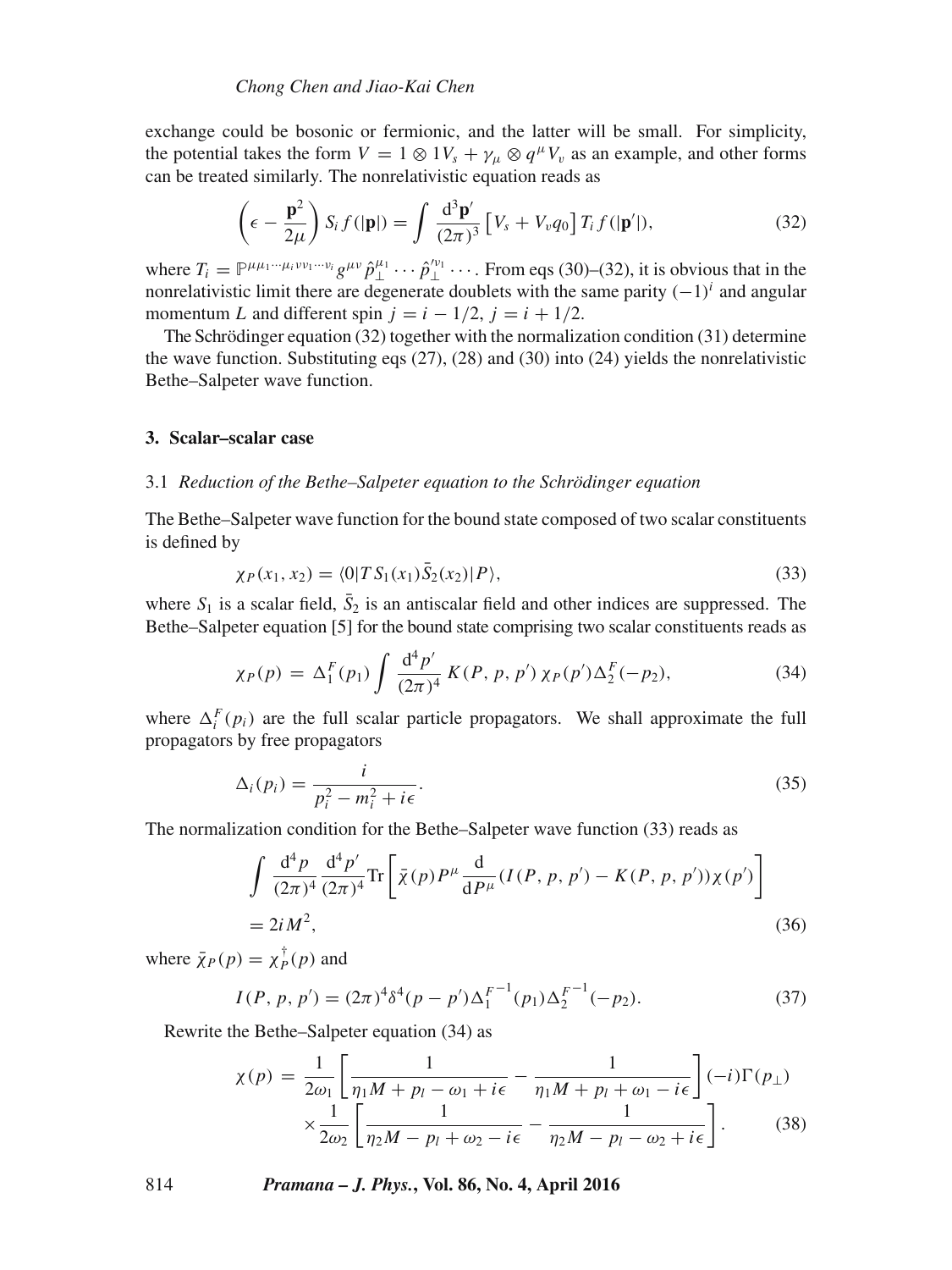Performing the  $p_l$  integrals in the Bethe–Salpeter equation (12) yields the Salpeter equation

$$
[M2 - (\omega_1 + \omega_2)2] \psi_P(p_\perp) = \frac{\omega_1 + \omega_2}{2\omega_1 \omega_2} \Gamma(p_\perp),
$$
\n(39)

where

$$
\Gamma(p_{\perp}) = \int \frac{d^3 p'_{\perp}}{(2\pi)^3} V(p_{\perp}, p'_{\perp}) \psi_P(p'_{\perp}), \quad K(p_{\perp}, p'_{\perp}) = -i V(p_{\perp}, p'_{\perp}) \quad (40)
$$

and the normalization condition (36) reduces to

$$
\int \frac{\mathrm{d}^3 p_\perp}{(2\pi)^3} \frac{2\omega_1 \omega_2}{\omega_1 + \omega_2} \bar{\psi}(p_\perp) \psi(p_\perp) = 1.
$$
\n(41)

Neglecting all the negative-energy contributions, from eq. (39) we obtain

$$
(M - \omega_1 - \omega_2)\psi_P(p_\perp) = \frac{1}{4\omega_1\omega_2}\Gamma(p_\perp),\tag{42}
$$

with the normalization condition

$$
\int \frac{\mathrm{d}^3 p_\perp}{(2\pi)^3} 2\omega_1 \omega_2 \bar{\psi}(p_\perp) \psi(p_\perp) = M. \tag{43}
$$

#### 3.2 *Reduction of the Bethe–Salpeter wa*v*e function*

By discarding the negative part, from eq. (38), we obtain

$$
\chi(p) = \frac{1}{4\omega_1\omega_2} \frac{1}{(\eta_1 M + p_l - \omega_1 + i\epsilon)(\eta_2 M - p_l - \omega_2 + i\epsilon)} i\Gamma(p_\perp). \tag{44}
$$

Then using eq. (42), the above equation becomes

$$
\chi_P(p) = \frac{(M - \omega_1 - \omega_2)i\psi(p_\perp)}{(\eta_1 M + p_l - \omega_1 + i\epsilon)(\eta_2 M - p_l - \omega_2 + i\epsilon)}\tag{45}
$$

and the corresponding normalization condition is eq. (43).

#### 3.3 *General form of the nonrelati*v*istic Bethe–Salpeter wa*v*e function*

The general form of the Salpeter wave function for state with parity  $\eta_P = (-1)^j$  [9] is

$$
\psi^j(p_\perp) = \epsilon_{\mu_1 \cdots \mu_j} \hat{p}_\perp^{\mu_1} \cdots \hat{p}_\perp^{\mu_j} f(p_\perp^2),\tag{46}
$$

where  $\epsilon_{\mu_1\cdots\mu_j}$  is the polarization tensor which is totally symmetric, traceless and transverse,

$$
\epsilon_{\mu_1 \mu_2 \cdots \mu_j} = \epsilon_{\mu_2 \mu_1 \cdots \mu_j}, \qquad \epsilon_{\nu \mu_2 \cdots}^{\nu} = 0, \qquad P^{\mu_1} \epsilon_{\mu_1 \cdots \mu_j} = 0.
$$
 (47)

For the bound states composed of one scalar constituent and one antiscalar constituent, there exists only  $L_j^{np}$  state with spin  $j = L$  arising from the relative angular momentum<br>of components in the bound state, and positive  $p = (1)k$  i.e.,  $S^+$ ,  $R^$ of components in the bound state, and parity  $\eta_P = (-1)^L$ , i.e.,  $S_0^+, P_1^-, \ldots$ 

*Pramana – J. Phys.***, Vol. 86, No. 4, April 2016** 815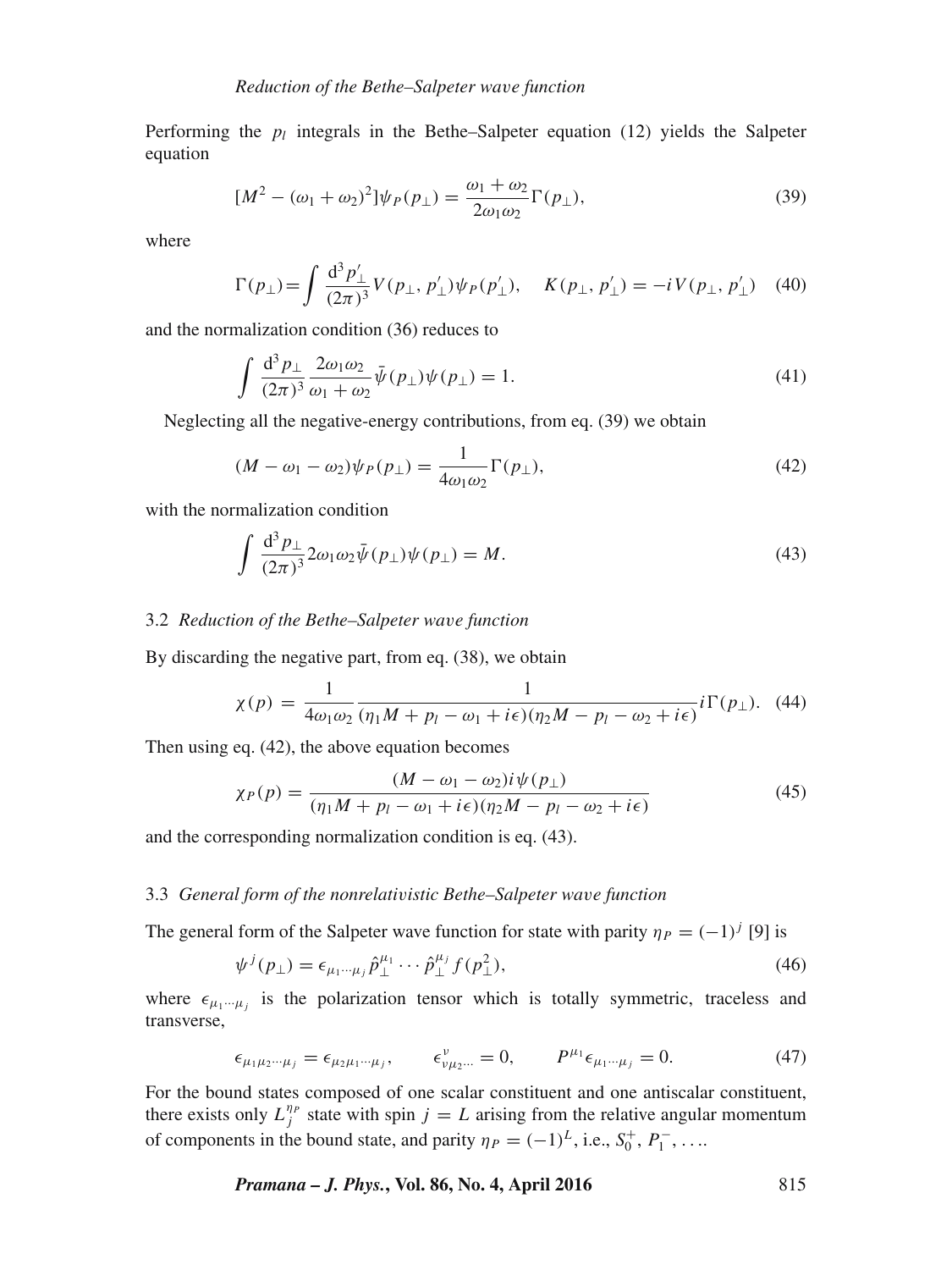In the rest frame of the bound state, if the potential takes the form  $V = 1 \otimes 1V_s + q_u \otimes$  $q^{\mu}V_{\nu}$ , the nonrelativistic equation reads as

$$
\left(\epsilon - \frac{\mathbf{p}^2}{2\mu}\right) S'_j f(|\mathbf{p}|) = \int \frac{\mathrm{d}^3 \mathbf{p}'}{(2\pi)^3} \left[V_s + V_v q^2\right] T'_j f(|\mathbf{p}'|),\tag{48}
$$

where

$$
S'_{j} = \mathbb{P}^{\mu_1 \cdots \mu_j \nu_1 \cdots \nu_j} \hat{p}_{\perp}^{\mu_1} \cdots \hat{p}_{\perp}^{\nu_1} \cdots ,
$$
  
\n
$$
T_{j} = \mathbb{P}^{\mu_1 \cdots \mu_j \nu_1 \cdots \nu_j} \hat{p}_{\perp}^{\mu_1} \cdots \hat{p}_{\perp}^{\nu_1} \cdots .
$$
\n(49)

The normalization condition for (46) reads as

$$
\int \frac{d^3 \mathbf{p}}{(2\pi)^3} 2\omega_1 \omega_2 S'_j f^2 = M.
$$
\nThe Schrödinger equation (48) together with the normalization condition (50) deter-

mine the wave function. Substituting eq. (46) into (45) gives the nonrelativistic Bethe– Salpeter wave function.

## **4. Conclusion**

In this paper, we have obtained the general form of the nonrelativistic Bethe–Salpeter wave functions for bound states of arbitrary spin and definite parity which are composed of one fermion and one scalar constituent or of two scalar constituents. Using the obtained normalization conditions and the corresponding Schrödinger equations, the nonrelativistic Bethe–Salpeter wave functions can be calculated.

The general formalism obtained can be applied to investigate various topics involving heavy bound states, for which the nonrelativistic bound-state picture can be adopted. For example, when decays or productions of a bound state comprising one fermion and one scalar constituent or of two scalar constituents are considered, the wave function is needed to compute the corresponding amplitudes of the concerning processes.

#### **Acknowledgements**

This work was supported by Shanxi Provincial Natural Science Foundation under Grant No. 2013011008.

#### **Appendix A. Formulas**

For completeness and convenience we list some useful formulas for tensor-spinor. The tensor-spinor [13]  $U^{\mu_1\mu_2...\mu_i}(P)$  is totally symmetric, traceless, and transverse,

$$
U^{\mu_1\mu_2\ldots\mu_i}(P) = U^{\mu_2\mu_1\ldots\mu_i}(P), \qquad U^{\mu_1\mu_2\ldots\mu_i}_{\mu_1}(P) = 0,
$$
  
\n
$$
P_{\mu_1}U^{\mu_1\mu_2\ldots\mu_i}(P) = 0.
$$
\n(A.1)

The tensor–spinor  $U^{\mu_1\mu_2...\mu_i}(P)$  has other properties also: obeying the Dirac equation and satisfying the spinor trace condition,

$$
(P - M)U^{\mu_1 \mu_2 \dots \mu_i}(P) = 0, \qquad \gamma_{\mu_1} U^{\mu_1 \mu_2 \dots \mu_i}(P) = 0.
$$
 (A.2)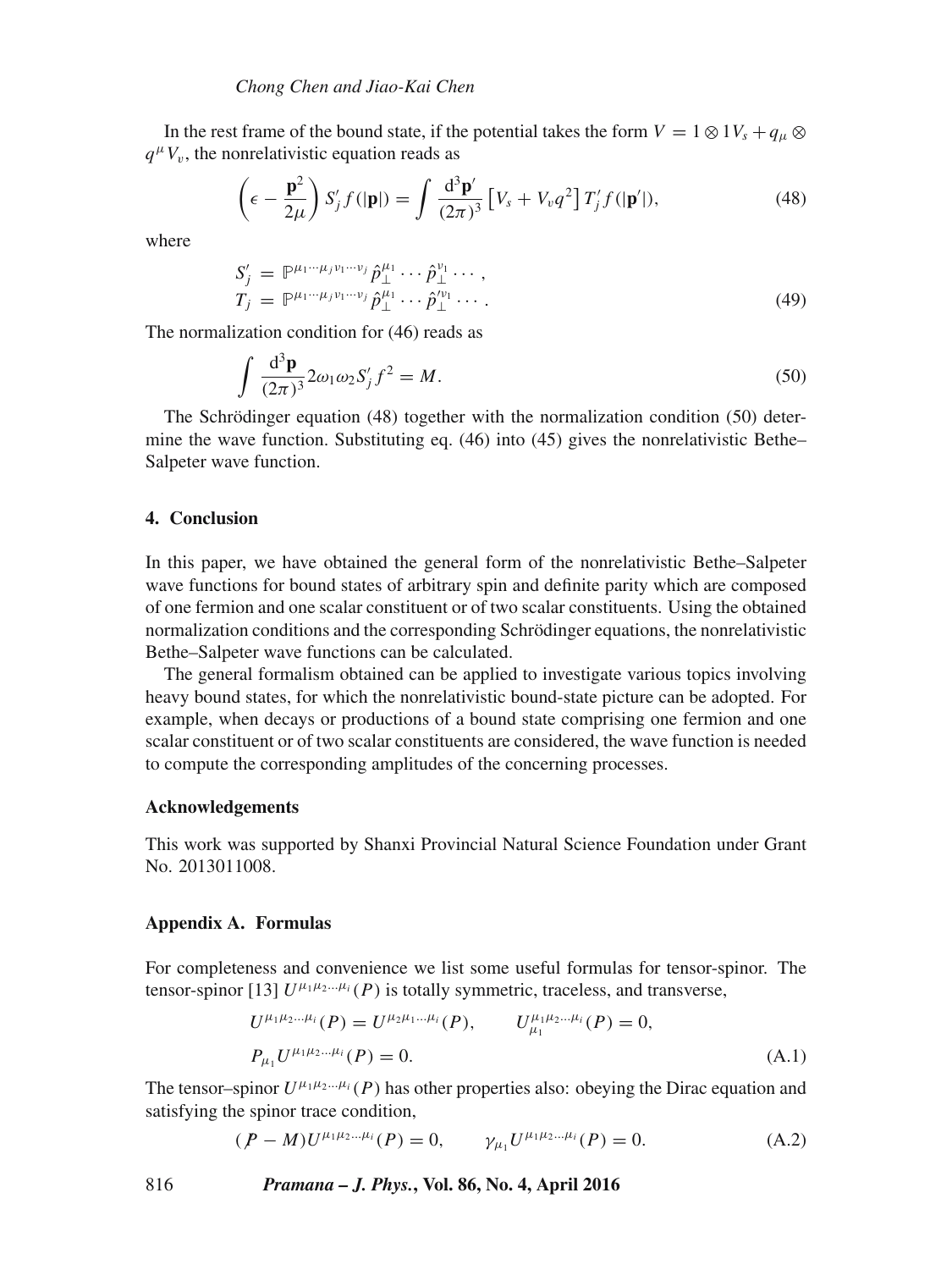For half-odd spin  $i$ , there is the relation [14]

$$
\sum_{j_m} U^{\mu_1 \mu_2 \dots \mu_{j-\frac{1}{2}}} \bar{U}^{\nu_1 \nu_2 \dots \nu_{j-\frac{1}{2}}} = \Lambda_P^{\pm} \mathbb{P}^{\mu_1 \dots \mu_{j-\frac{1}{2}} \nu_1 \dots \nu_{j-\frac{1}{2}}} (j) , \qquad (A.3)
$$

where  $\Lambda_p^{\pm}$  are the energy projectors for the bound state, and

$$
\mathbb{P}^{\mu_1\cdots\mu_{j-\frac{1}{2}}\nu_1\cdots\nu_{j-\frac{1}{2}}}(j) = \frac{j+\frac{1}{2}}{2j+2}\gamma_\mu\gamma_\nu\mathbb{P}^{\mu\mu_1\cdots\mu_{j-\frac{1}{2}}\nu\nu_1\cdots\nu_{j-\frac{1}{2}}}\left(j+\frac{1}{2}\right). \tag{A.4}
$$

For integer spin  $j$ , there is the expression [14]

$$
\mathbb{P}^{\mu_1 \cdots \mu_j v_1 \cdots v_j}(j, P) = \sum_{j_z} \epsilon^{*\mu_1 \cdots \mu_j} \epsilon^{v_1 \cdots v_j}
$$
\n
$$
= \left(\frac{1}{j!}\right)^2 \sum_{\substack{P(\mu) \\ P(\nu)}} \left[\prod_{i=1}^j \mathbb{P}^{\mu_i v_i} + a_1^j \mathbb{P}^{\mu_1 \mu_2} \mathbb{P}^{v_1 v_2} \prod_{i=3}^j \mathbb{P}^{\mu_i v_i} + \cdots \right.
$$
\n
$$
+ a_r^j \mathbb{P}^{\mu_1 \mu_2} \mathbb{P}^{v_1 v_2} \cdots \mathbb{P}^{\mu_{2r-1} \mu_{2r}} \mathbb{P}^{v_{2r-1} v_{2r}} \prod_{i=2r+1}^j \mathbb{P}^{\mu_i v_i} + \cdots
$$
\n
$$
+ \begin{cases} a_{j/2}^j \mathbb{P}^{\mu_1 \mu_2} \mathbb{P}^{v_1 v_2} \cdots \mathbb{P}^{\mu_{j-1} \mu_j} \mathbb{P}^{v_{j-1} v_j}, & \text{for even j} \\ a_{(j-1)/2}^j \mathbb{P}^{\mu_1 \mu_2} \mathbb{P}^{v_1 v_2} \cdots \mathbb{P}^{\mu_{j-2} \mu_{j-1}} \mathbb{P}^{v_{j-2} v_{j-1}} \mathbb{P}^{\mu_j v_j}, & \text{for odd j} \end{cases}, \quad (A.5)
$$

where the sum is over all permutations of  $\mu$  and  $\nu$ ,

$$
\mathbb{P}^{\mu\nu} \equiv -g^{\mu\nu} + \frac{P^{\mu}P^{\nu}}{M^2} \tag{A.6}
$$

and

$$
a_r^j = \left(-\frac{1}{2}\right)^r \frac{j!(2j - 2r - 1)!!}{r!(j - 2r)!(2j - 1)!!}.
$$
 (A.7)

In the above equation, n! gives the factorial of n,  $n! = n(n - 1)\cdots$ , and n!! gives the double factorial of *n*,  $n!! = n(n-2) \ldots$ 

#### **References**

- [1] J K Chen, Z Y Fang, B Q Hu and Z X Zhang, *HEP. & NP.* **26**, 766 (2002) C H Chang, J Y Cui and J M Yang, *Commun. Theor. Phys.* **39**, 197 (2003) S M Ikhdair and R Sever, arXiv:hep-ph/0904.1665 C Kim, A Idilbi, T Mehen and Y W Yoon, *Phys. Re*v*. D* **<sup>89</sup>**, 075010 (2014) N Kumar and S P Martin, *Phys. Re*v*. D* **<sup>90</sup>**, 055007 (2014)
- [2] C H Chang, J K Chen, Z Y Fang, B Q Hu and X G Wu, *Eur. Phys. J. C* **50**, 969 (2007)
- [3] A Delgado, G F Giudice, G Isidori, M Pierini and A Strumia, *Eur. Phys. J. C* **73**, 2370 (2013)
- [4] B Guberina, J H Kühn, R D Peccei and R Rückl, *Nucl. Phys. B* **174**, 317 (1980) D Gromes, *Z. Phys. C* **57**, 631 (1993) C H Chang and Y Q Chen, *Phys. Re*v*. D* **<sup>46</sup>**, 3845 (1992); *Phys. Re*v*. D* **<sup>50</sup>**, 6013(E) (1994) C F Qiao, H W Huang and K T Chao, *Phys. Re*v*. D* **<sup>54</sup>**, 2273 (1996)